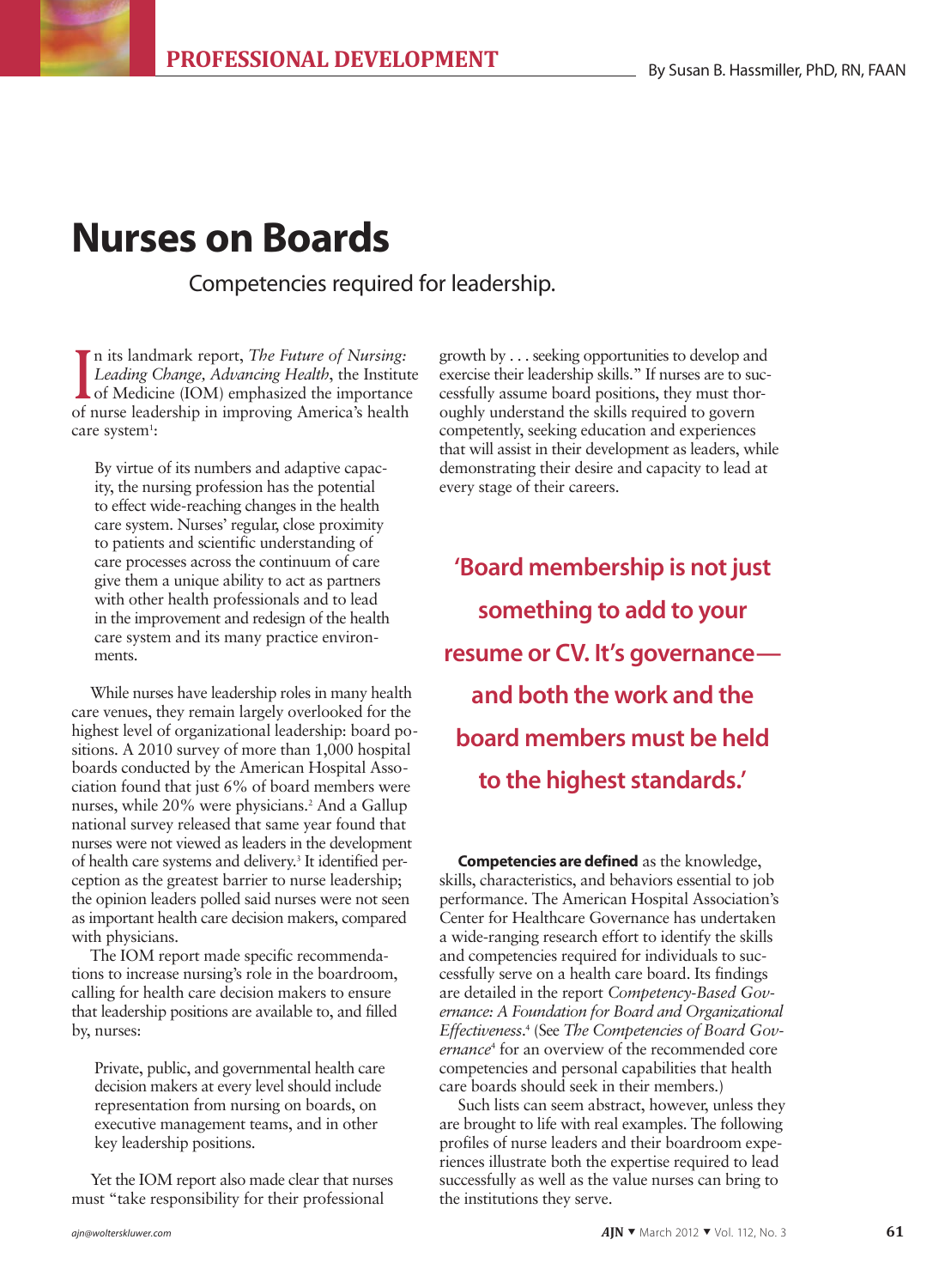

## **Jean Logan, PhD, RN**

**Professor of Nursing, Grand View University, Des Moines, Iowa**

With her background in policy, Jean Logan understands how shifts in laws and regulations can affect health care organizations. That understanding

served her well when changes to Iowa's Medicaid program provided an opportunity for the Broadlawns Medical Center to reenvision itself as a medical home for thousands of patients.

**Personal capability: change leadership.** Dramatic institutional change almost always brings with it a degree of confusion and discomfort, particularly for staff. Board members who oversee sweeping change in their organizations must provide a clear vision and maintain focus throughout the process to ensure successful implementation.

As a Broadlawns board member, Logan has worked with fellow trustees to help transform the 85-year-old Des Moines organization from a failing hospital that mainly provided trauma and emergency services to the

uninsured to a facility with primary care services that could help reduce ED visits. Says Logan, "We have completely turned the medical center around and are in the process of recrafting our image so we're not just a 'poor people's hospital,' but a community health center."

*A focus on quality and communication.* Key to this transformation has been ensuring that staff understood the need for change, the processes involved in instituting that change, and what it ultimately would mean for Broadlawns. The board and chief executive officer proactively, openly, and regularly communicated with staff. As part of their decision to construct a new medical services building to meet the need for primary care, they emphasized to staff the importance of patient satisfaction and care quality. The public board meetings now provide updates on everything from the pace of construction to the progress on primary care and include the opportunity for staff and the general public to ask questions.

The board's open communication has helped it maintain momentum during the five-year process of change. And while Logan says there have been growing pains, "About 90% of the staff are on board. I've seen a big change in attitude." The organization's financial health has changed as well. After spending more than 15 years in the red, Broadlawns is now consistently in the black.



# **Kathleen A. Sullivan, MA, RN, CCM**

**Case Manager, ED, Southern Ocean County Hospital, Manahawkin, New Jersey**

Kathleen Sullivan's resume spans clinical and psychiatric nursing,

public health and health education, insurance contracting, and program development and case management virtually all of which she's utilized during 21 years on the board of Counseling Service of the Eastern District of New York (CSEDNY).

**Professional competency: health care delivery and performance.** Health care is growing increasingly complex in the delivery of services, regulations, financing, and health care–related language; and board members without a medical background often face a steep learning curve. This is true not just for trustees of hospitals and other organizations that do health care exclusively, but also for individuals serving on nonprofits that provide some health services as part of their mission.

Sullivan has helped the CSEDNY board understand that complexity. She took an unusual path to the Brooklynbased nonprofit. In the late 1980s, she was director of member assistance services for a self-insured union health fund that wanted to begin offering drug and alcohol intervention programs. It turned to CSEDNY, which had been founded as a treatment alternative to incarceration but then expanded to substance abuse assistance generally. After working with CSEDNY on the union initiative, Sullivan was invited to join the board as its first nurse member. She's currently serving as chair.

"I've been sort of a translator for other board members on clinical issues," she says, especially during the past decade as the state asked CSEDNY to start an ambulatory detox program and the organization added related services.

Yet during her tenure, Sullivan's "translation" has also covered regulatory and funding issues. She assesses her board role in terms of the breadth of knowledge and skills she believes nurses inherently have—for handling people, working as part of a team, assessing a dysfunctional situation, accessing resources, and taking action. "I think it's the whole nursing process," she says. "It's problem analysis and finding solutions."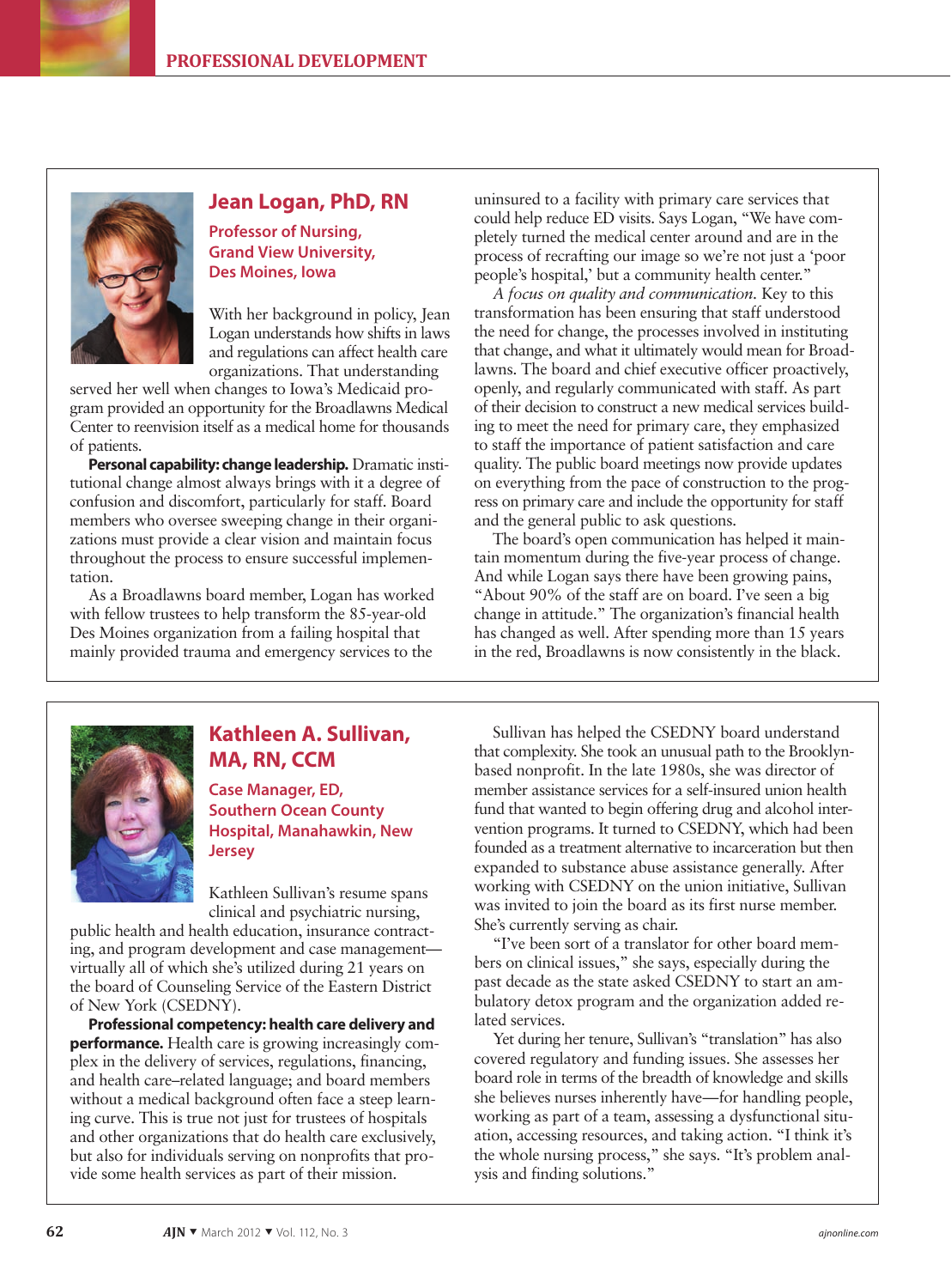## **The Competencies of Board Governance Each board member brings particular strengths to the table.**

In *Competency-Based Governance: A Foundation for Board and Organizational Effectiveness*, the American Hospital Association's Center for Healthcare Governance notes that the kinds of professional and personal strengths needed to effectively govern different types of health care organizations will vary among public and private hospitals, local and national systems, urban academic health centers, and rural community hospitals.<sup>4</sup> Yet every board, regardless of the health care organization it governs, should include members who collectively offer certain core qualities.

#### **Knowledge and skills.**

#### *Health care delivery and performance.*

- Track measures of quality, safety, customer satisfaction, and financial and employee performance.
- Monitor and evaluate success by measuring wellness and clinical performance against benchmarks.
- Anticipate community needs.

## *Business and finance.*

- Guide development of long-term plans.
- Oversee development of revenue sources and understand the implications.
- Consider the impact of reimbursement and payment systems.

#### *Human resources.*

- Ensure that human resource functions are aligned to achieve strategic outcomes.
- Ensure that recruitment and selection, job design and work systems, learning and development, reward and recognition, and succession planning are aligned to encourage behaviors and performance needed immediately and in the future.

## **Personal capabilities.**

#### *Achievement orientation.*

- Ensure that high standards are set and communicated.
- Make decisions, set priorities, and choose goals based on quantitative inputs and outputs.

#### *Collaboration.*

- Promote good working relationships, breaking down barriers and building good morale or cooperation within the board and organization.
- Encourage or facilitate beneficial conflict resolution.

*Community orientation.*

• Partner across health constituencies to create a coordinated, dynamic health system that meets long-term needs.

#### *Innovative thinking.*

- Foster creation of new concepts to explain situations or resolve problems.
- Look at issues in ways that yield new or innovative approaches.

### *Organizational awareness.*

- Know the expectations, priorities, and values of health care's many stakeholders.
- Recognize the internal factors that drive or block stakeholder satisfaction and organizational performance.
- Address organization, industry, and stakeholder actions through underlying cultural, ethnic, economic, and demographic history and traditions.

#### *Strategic orientation.*

- Help shape the organization's vision, direction, and competitive positioning.
- Align strategy and resource needs and guide the organization for success.

#### *Team leadership.*

- Establish and model norms for board behavior and take appropriate action when members violate those norms.
- Work with members to gain their personal commitment and energy to support goals.
- Remove or reduce obstacles to board effectiveness.
- Encourage team leadership behaviors throughout the organization.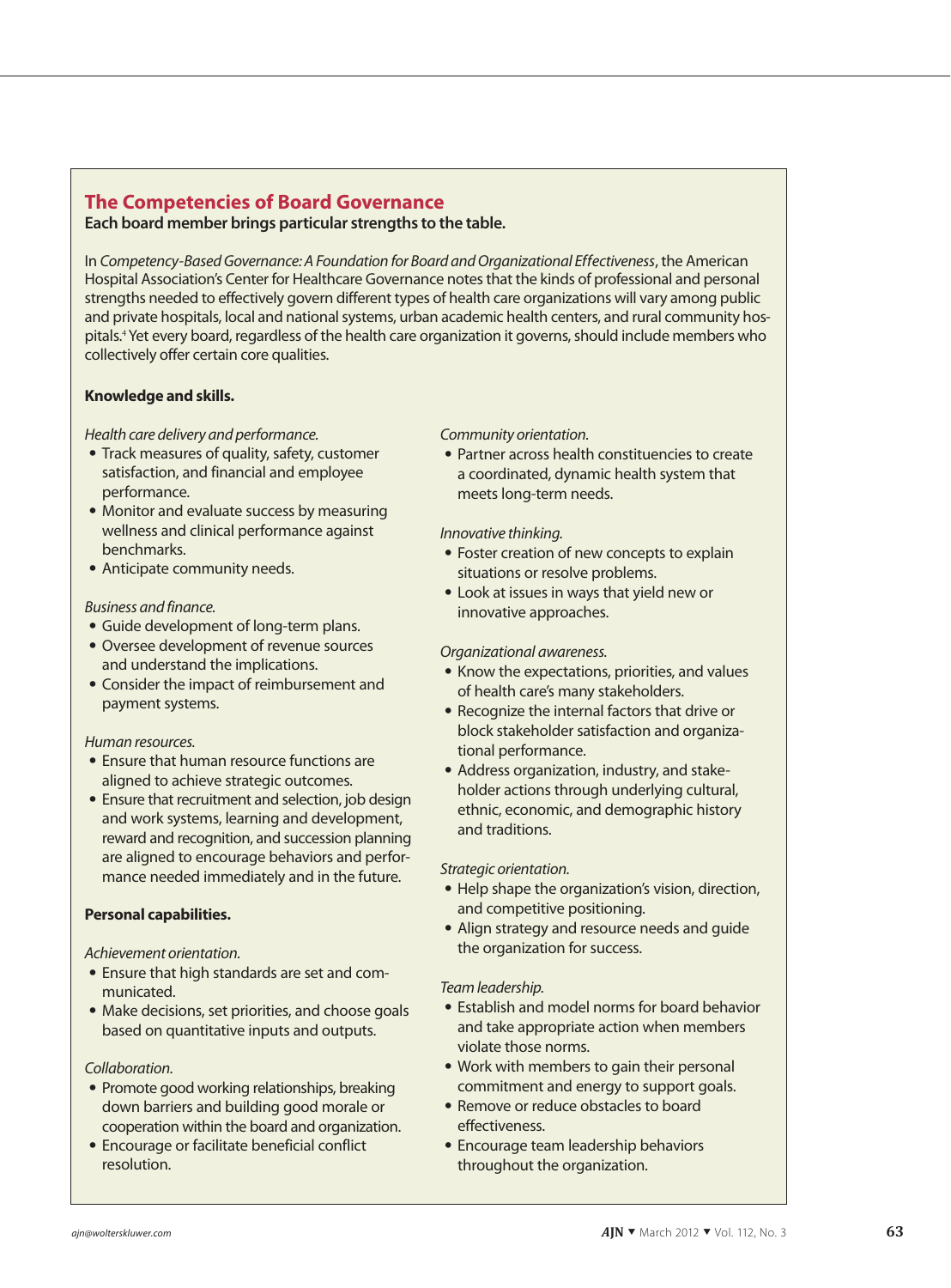

# **Annmarie D. Pinkham, RN**

**Director, Healthcare Services, Blue Cross and Blue Shield of South Carolina, Columbia**

Annmarie Pinkham has extensive experience in medical management

as well as a nurses-can-do-anything conviction honed by 16 years of direct clinical care. So when she joined the board of the Free Medical Clinic of Columbia, South Carolina, and was asked to head public relations and fundraising efforts, of course she said yes.

**Personal capability: collaboration.** A board that continues to go about its business as it always has doesn't necessarily encourage creative participation among its members. Moreover, it risks alienating others within its organization and missing opportunities.

Pinkham had to repair relations with the clinic's publicity committee, an innovative group of younger volunteers whose initial fervor had given way to frustration. No board member had been involved in their work,

which had languished as a result, and they felt of little value to the clinic. Pinkham's first meetings with the group were testy, although she took the emotion in stride. "There's no way you can work in the health insurance industry and not be adept if someone attacks you," she says wryly.

But then she and the group moved ahead, Pinkham giving their ideas a platform and new energy. Together, they began thinking even bigger and were able to connect with a local television marketing representative to shoot a public service announcement. Its message—that the safety-net clinic delivered \$8 in health care for every dollar donated—struck a chord. Not long after the spot aired, an elderly man walked in off the street with a major contribution. His sons have since pledged tens of thousands of dollars in his memory.

That wasn't the only surprise: On a 10-person committee that had been about to implode, no one quit. These days, the board clearly recognizes the group's value to the clinic's long-term viability, and Pinkham's updates get as much attention as the patient and finance reports. "Here was this huge opportunity," she says. "They just needed someone to take charge."



# **Karen Cox, PhD, RN, NEA-BC, FAAN**

**Executive Vice President, Co-Chief Operating Officer, Children's Mercy Hospitals and Clinics, Kansas City, Missouri**

Karen Cox earned a doctorate in nursing with a minor in business, and she has used her clinical and executive expertise in many capacities including as a member of hospital system, health quality, and philanthropic boards.

**Core competency: business and finance.** Board members must not only possess a solid understanding of the finances of the organization they serve but also work to ensure its current and future viability. In 2007, Cox was serving on the board of a nonprofit when the stock market began a dramatic slide and the national economy deteriorated. Like so many organizations, this one was severely affected. Cox, then the board's chair and its first nurse trustee, worked with other board members to handle the significant budget shortfall.

They weighed a number of options, including closing or being acquired.

While a fortuitous grant provided the temporary financial stability the organization required to continue operating, the board also capitalized on the opportunity and instituted a number of changes to its business model to help ensure long-term viability. Trustees supported the hiring of a chief operating officer, giving their chief executive officer the time to build the relationships needed for pursuing successful fundraising and grant opportunities. The board continues to provide guidance and input into the organization's business strategy.

**Personal capability: accountability.** Board members are responsible for meeting expectations that include their performance as legitimate and full participants. As chair, Cox had to ask some board members to resign or consider not running for reelection because they clearly didn't have the time required to do the job.

 "It's not an easy conversation, because people intend to do a good job when they accept these positions," she says. "But it was the right thing to do. Board membership is not just something to add to your resume or CV. It's governance—and both the work and the board members must be held to the highest standards."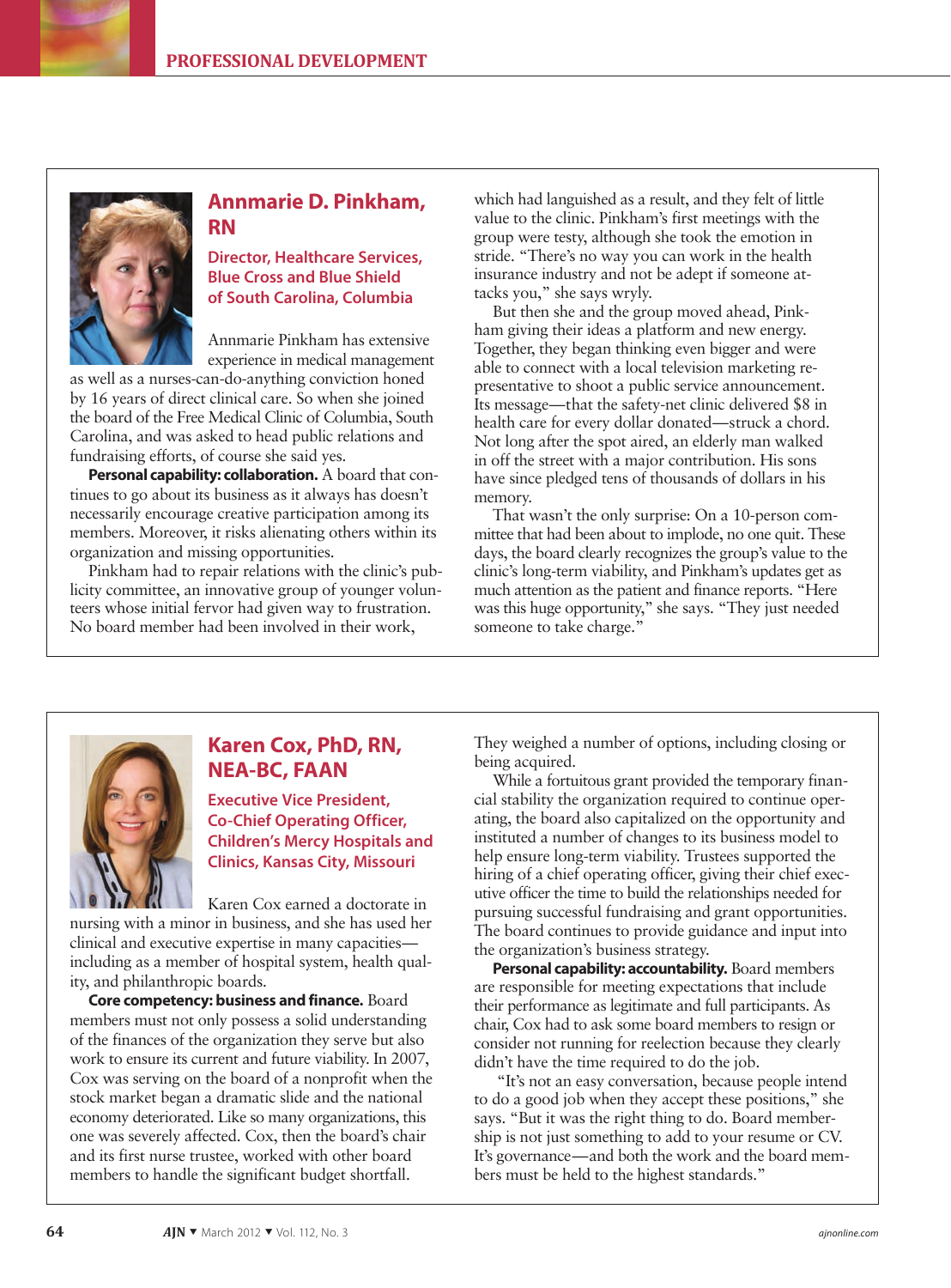

# **Linda Greer, RN, CCP Escondido, California**

Linda Greer sits on the board of Palomar Pomerado Health, the same public health system where she went to work immediately after nursing school more than 30 years ago. It is a position serving the largest public

hospital district in California, and voters have twice elected Greer by wide margins. She thinks a campaign for Congress might be in her future.

**Personal capability: organizational awareness.** Board members are always accountable to their organization and its stakeholders, which in the case of a publicly elected board can mean a significant constituency. Greer was a system insider when she ran for the board in 2004; she knew firsthand that Palomar Pomerado's nurses were unhappy and its physicians disgruntled. But as a long-time area resident, she was also well aware of community concerns about care.

"The patients were the ones losing out," she explains, and by becoming a trustee, she thought she could be part of the solution. "I could have the power to make changes."

Since governance, capital financing, and audits and compliance were all unknowns, she gravitated immediately toward quality assurance and community relations issues. Still, those other core board responsibilities intrigued Greer. She pursued additional credentials and went to national meetings to acquire the knowledge she needed to participate fully. "I have grown in eight years," says Greer, a self-described "pusher and shaker" who served as vice chair during that time and now is board treasurer.

In her most recent campaign, four years ago, she identified her priorities as a board member: ensuring that all patients have access to timely, quality care; improving the board's ability to govern independently and prudently; and continuing to question the system's direction, strategically and financially. These priorities are being realized as the health system nears completion of Palomar West, its third hospital and a 360-bed facility that Greer expects to set national design and care standards.



# **Phyllis Meadows, PhD, MSN, RN**

**Associate Dean for Practice, Office of Public Health Practice, Clinical Professor, Health Management and Policy, University of Michigan School of Public Health, Ann Arbor**

Phyllis Meadows, who specializes in public health policy, community health, and workforce development, has served on the boards of several nonprofit organizations, hospitals, and government institutions. Her background in public health advocacy has proved particularly relevant.

**Professional competency: human resources.** At some point, every board is faced with challenges related to its organization's employees—whether it be creating systems to encourage the professional development of midlevel staff or succession planning for retiring leadership. Meadows served on a hospital system board facing a variety of patient safety and financial issues that she felt had been compounded by complex issues brewing within the nursing staff. And while nurses are not brought onto boards to represent the interests of nurses, they often have particular insights that can assist in managing complex human resource challenges.

The system employed a core group of experienced nurses, who'd worked at its hospitals for several years. Yet the system's financial situation limited the number of younger nurses it could hire, and the new nurses it did employ tended to leave at high rates. "So you've got older, loyal nurses struggling to carry the burden of the workload, and fewer new nurses coming in," she explains. In addition, the same experienced nurses who'd performed well at the bedside throughout their careers were struggling as managers when promoted. "When they were moved to a supervisory level," Meadows says, "challenges began to surface." The nursing staff was overworked, tired, and beset by low morale, and management was concerned that possible union organizing could complicate matters.

"The board had to put pressure on senior leadership to get on top of this, so people could get the training they needed to succeed and provide nurses the space they needed to be heard," Meadows says.

The board suggested nurse managers establish regular discussion forums. Scheduled conversations at lunch and at the end of shifts, attended by the president and board members, showed that management took staff concerns seriously. "It made a world of difference," says Meadows. Simultaneously, the board invested in leadership training programs. As the nurse managers improved their leadership skills, bedside nurses' morale also improved—as did patient safety.